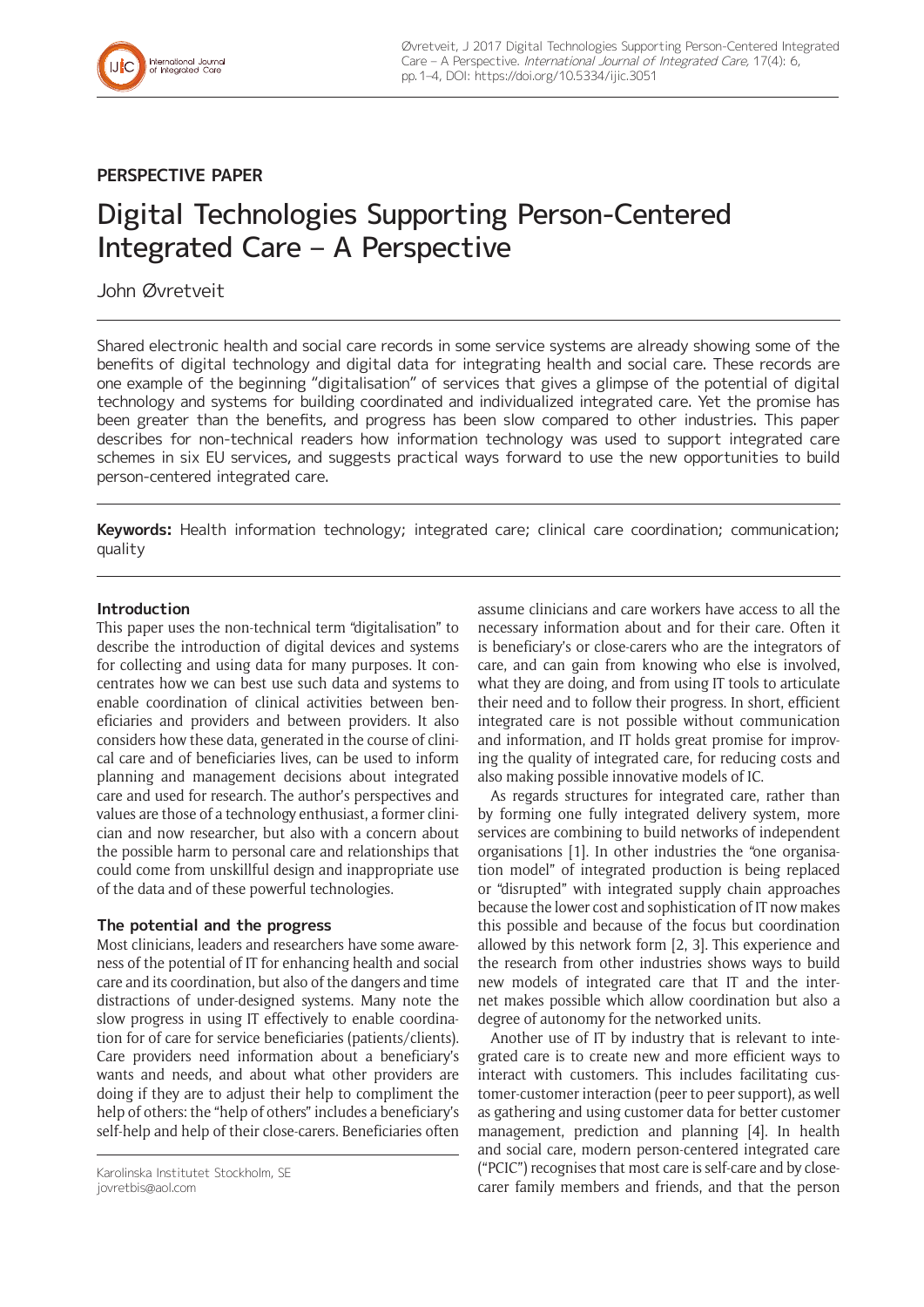must be at the center of the integration model, with providers supporting them and their close-carers [5, 6]. IT enables services to transition to this model, as well as to bring new and more innovative ways of providing care: the principle of "move data not the patient" is useful for considering ways for reducing unnecessary and unwanted visits.

### **IT to support integrated care in Europe: six cases**

IT is increasingly used as one component of integrated care models for different patient groups: for example adding a smart phone app for beneficiaries to communicate with their care manager or a remote monitoring device. A second way is to use IT as the basis for a completely new way of providing integrated care – this is less common. To date, most published empirical reports are of IT systems that enable integration but involve considerable investment and long term development, and are mostly from the USA and possibly not relevant to many parts of Europe.

As part of the European Integrate project [7] a comparative case study was performed in 2015–2016 of the use of IT to support six different integrated care schemes: two in Sweden, two in the Netherlands, one in Spain and one in Germany [8]. The six schemes were for different beneficiary groups: people with mental health challenges, diabetes, and frail older people. The case studies gave an empirical "snapshot" of the IT systems supporting the integration, as well as of staff perceptions of the strengths, weaknesses and needed improvements.

The IT systems described in these cases studies reflected the professional and organisational fragmentation of the larger care systems of which they were part. The schemes sought to build integrated care for specific beneficiary groups, one connection at a time, and without radical restructuring and change. Information systems had been designed to serve individual professionals and separate services and were not very effective for supporting person-centered integrated care. The integrated care schemes had to work with the inherited buildings- and professionbased information systems and try to use digital technologies to improve communications.

Overall, the study found a limited use of IT to help integration in the six cases. The main technology used was electronic medical records that gave providers a way to collect, store, and retrieve their own beneficiary records, as well as some limited electronic access to other information about the beneficiary. In four of the six cases, providers could not securely exchange beneficiary's information with providers working for other organisations, and most relied on fax, telephone and face to face meetings to communicate and coordinate care. The improvement that all providers wanted was for their organisation's system to be able to connect with other organisation's systems so as to be able to communicate and share information. Beneficiaries in five of the six cases studied did not have access to, and could not contribute to the health or social care information held about them [8].

## **Ways forward for developing IT for integrated care**

Recognising that the above study, there are still tentative lessons that can be drawn about how to make more and better use of IT to build integrated care. These are discussed as ten recommendations in the full study report and summarised below to help others to consider their role in shaping the development of IT for integrated care [8].

#### **Enabling data exchange**

To support integrated care, a necessary requirement of any IT system is to be able to receive and send data, and in a way which the data cannot be accessed by unauthorized parties. In the USA, changes to ensure "interoperability" between systems are being driven by government requirements for electronic medical records (EMRs) and by health information exchanges, but the influences in Europe are not as strong to ensure interoperability [9, 10]. New technologies and software are reducing the costs and security risks which arise from ensuring system inter-operability for integrated care [11]. With more providers recording personal data about the beneficiaries in the same system, more attention needs to be given to designs which allows fast access to, or presentation of, information at the time and place it is needed, for example by records structured in a way that enable integrated care.

#### **Engaging beneficiaries and close-carers**

For future integrated care to be more person-centered, IT systems will need to enable beneficiaries and close-carers to specify their needs and goals and to allow them and providers easily to monitor and review their care plans. A structured approach to care needs assessment and planning can be led by one care coordinator, but there are different models for how other care providers are to be involved. IT does not replace the need for agreement about the social and organisational arrangements for their involvement: making data accessible does not mean it is accessed or acted on. Beneficiary access to their records can be facilitated by IT, but ways to ensure the privacy of data about third parties recorded in the records will be needed as will careful design and testing to ensure that beneficiaries who are not technically competent can use of benefit [12].

#### **Co-Design**

In the European case study above, many providers reported that their IT systems were general purpose systems and not designed to support their integrated care work. The systems tended to reinforce old models of care rather that "nudge" providers towards more beneficiary-centered and multidisciplinary working models. To be effective, future systems will need to involve users in their design and implementation and will need to balance standardization with local tailoring to advance the model of integrated care that is envisioned. This means selecting users carefully for the co-design work, and choosing skilled designers who understand clinical and social care practice and can lead a co-design process.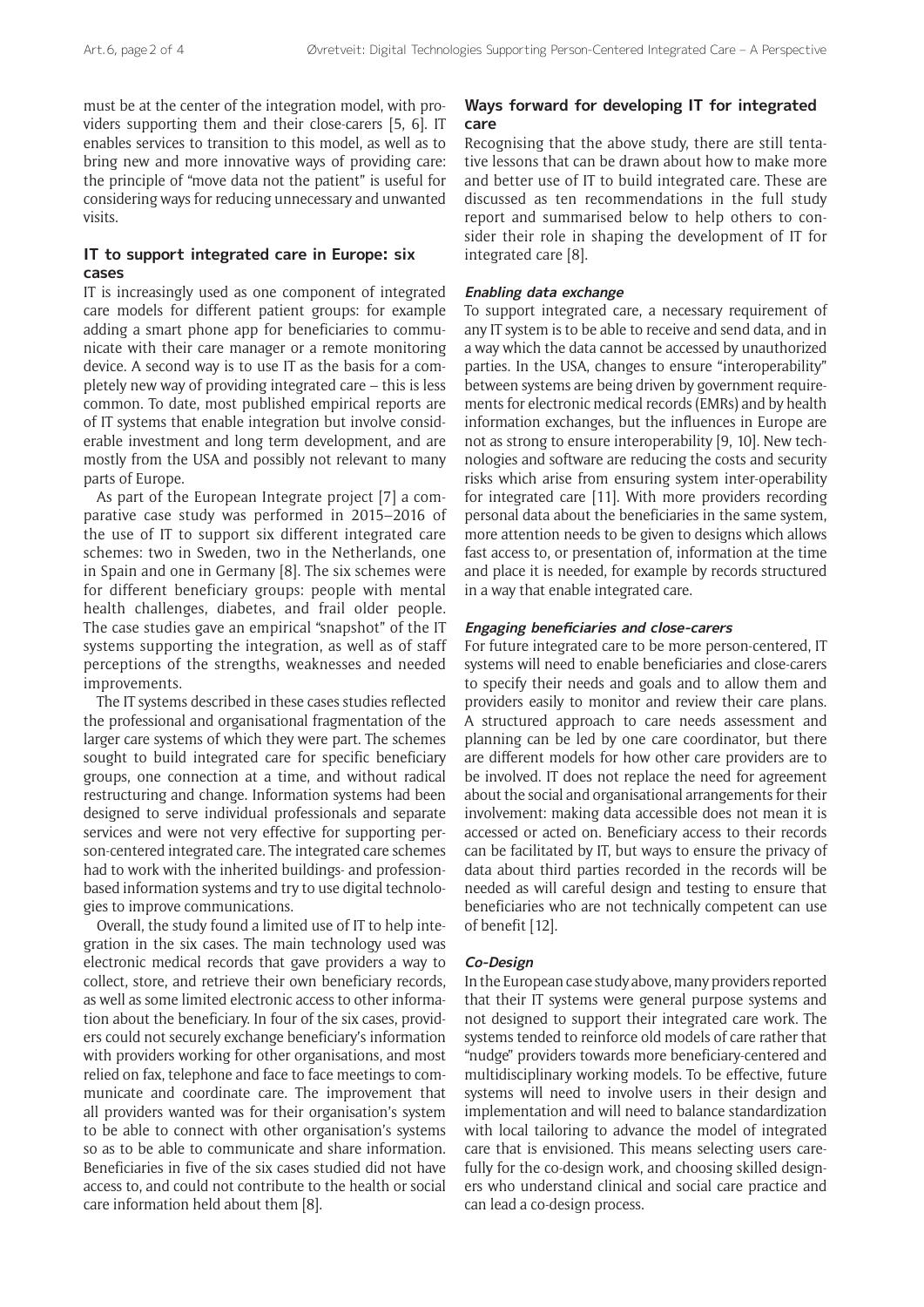#### **Data for planning and management**

The key to cost control is a tiered coordinating care system, giving different levels of care intensity for different beneficiaries, and selecting beneficiaries for each level, based on accurate data [13, 14, 15]. Many current information systems need to be developed to provide the managers who are planning coordinated care with information on which they can base proposals or plans for such services. In addition, information for operational management of coordinated care schemes can be presented in actionable ways, such as by "dash board" visual presentations [16]. These systems need to be able to predict beneficiaries at high risk of deterioration and to obtain timely data about those beneficiaries making frequent avoidable use of emergency rooms or experiencing avoidable admissions [17, 13, 14].

#### **Research into IT to support IC**

Our case study came to a conclusion similar to that of another study that, *"the pace of eHealth research has generally not kept up with technological advances, and many of the current designs, methods and funding mechanisms are incapable of providing the types of rapid and relevant information needed for successful ehealth implementation"* [18]. More research is needed independently to assess the claims and promises of the IT industry: is new hardware and software reducing costs and enabling local tailoring of systems to specific integrated care schemes, as well as improving security with biometric authentication?

Perhaps the greatest limiting factors to developing systems to support integrated care are the lack of skills and investment to co-design the systems to advance the visions of person-centered integrated care which are emerging [6]. Researchers have a role to play in these developments and can also help to make the systems usable for research which is lower-cost and more timely [19].

#### **Conclusion**

"It is too technical for me – leave it to the experts" is a common and understandable response. Yet researchers and practitioners are able to, and have a responsibility to shape the systems to support the individualised personcentered and coordinated care we are trying to build. Not by asking permission to be involved, but by making it a requirement that systems are co-designed with users who are enabled to take part in the development. More humane, person-centered and less wasteful care is possible with these technologies. Equally possible are costly and cumbersome systems that take time from patient care and are difficult to access, that misuse data, and that turn necessary person-to-person physical visits into a luxury for the wealthy. The future of integrated care is too important to be left to technicians and the IT industry.

#### **Acknowledgement**

This perspectives paper was written in response to the editor's request for a personal perspective paper that drew in part on the EU WP10 Integrate project. This perspectives paper does not necessarily represent the views of other key contributors to the EU integrate project: However, I would like to acknowledge the work of the following colleagues to EU integrate project that is described in the full report referenced in the text: Alberto Alonso, and Nadine Kubesch of the Barcelona FUNDACIO PRIVADA CLINIC PER A LA RECERCA BIOMEDICA, and Mats Brommels of the Karolinska Institute, Department LIME, MMC.

#### **Competing Interests**

The author has no competing interests to declare.

#### **References**

- 1. **Enthoven, AC.** What is an Integrated Health Care Financing and Delivery System (IDS)? and What must would-be IDS Accomplish to Become Competitive with them? *Health Econ Outcome Res Open Access*, 2016; 2: 115.
- 2. **Evans, P** and **Wurster, T.** Blown to Bits: How the New Economics of Information Transforms Strategy. Harvard Business School press, 1999; Cambridge, Mass.
- 3. **Meijboom, B, Schmidt-Bakx, S** and **Westert, G.** Supply chain management practices for improving patient-oriented care. *Supply Chain Management: An International Journal*, 2011; 16/3(2011): 166–175.
- 4. **Van Belleghem, S.** When Digital Becomes Human: The Transformation of Customer Relationships, 2015; Kogan Page, London.
- 5. **Redding, D.** "The narrative for person-centred coordinated care". *Journal of Integrated Care*, 2013; 21(6): 315–325. DOI: [https://doi.org/10.1108/](https://doi.org/10.1108/JICA-06-2013-0018) [JICA-06-2013-0018](https://doi.org/10.1108/JICA-06-2013-0018)
- 6. **Goodwin, N.** Towards People-Centred Integrated Care: From Passive Recognition to Active Co-production? *International Journal of Integrated Care*, 2016; 16(2): 15, 1–2, DOI: [https://doi.org/10.5334/](https://doi.org/10.5334/ ijic.2492) [ijic.2492](https://doi.org/10.5334/ ijic.2492)
- 7. **Cash-Gibson, L** and **Rosenmoller, M.** Project INTE-GRATE – a common methodological approach to understand integrated health care in Europe. *International Journal of Integrated Care*, 2014 Dec 15; 14: e035. eCollection 2014.
- 8. **Ovretveit, J, Alonso, A, Kubesch, N** and **Brommels, B.** Digital Health Technology to enable service coordination, care integration and self-care, WP10 Report of the EUProject Integrate, 2015; available from: <www.projectintegrate.eu> or from LIME/MMC, Karolinska Institutet, Sweden.
- 9. **DHHS.** Meaningful Use Regulations Office of the National Coordinator for Health Information Technology. *U.S. Department of Health and Human Services*, 2015; [https://www.healthit.gov/policy](https://www.healthit.gov/policy-researchers-implementers/meaningful-use-regulations)[researchers-implementers/meaningful-use-regula](https://www.healthit.gov/policy-researchers-implementers/meaningful-use-regulations)[tions](https://www.healthit.gov/policy-researchers-implementers/meaningful-use-regulations) accessed 10 December 2015.
- 10. **eHGI.** The European eHealth Governance Initiative, 2016; <http://www.ehgi.eu/default.aspx>accessed 18 Jun 2016.
- 11. **DHHS.** Standards & Interoperability, Office of the National Coordinator for Health Information Technology. *U.S. Department of Health and Human Services*, 2016; [https://www.healthit.gov/](https://www.healthit.gov/providers-professionals/standards-interoperability)